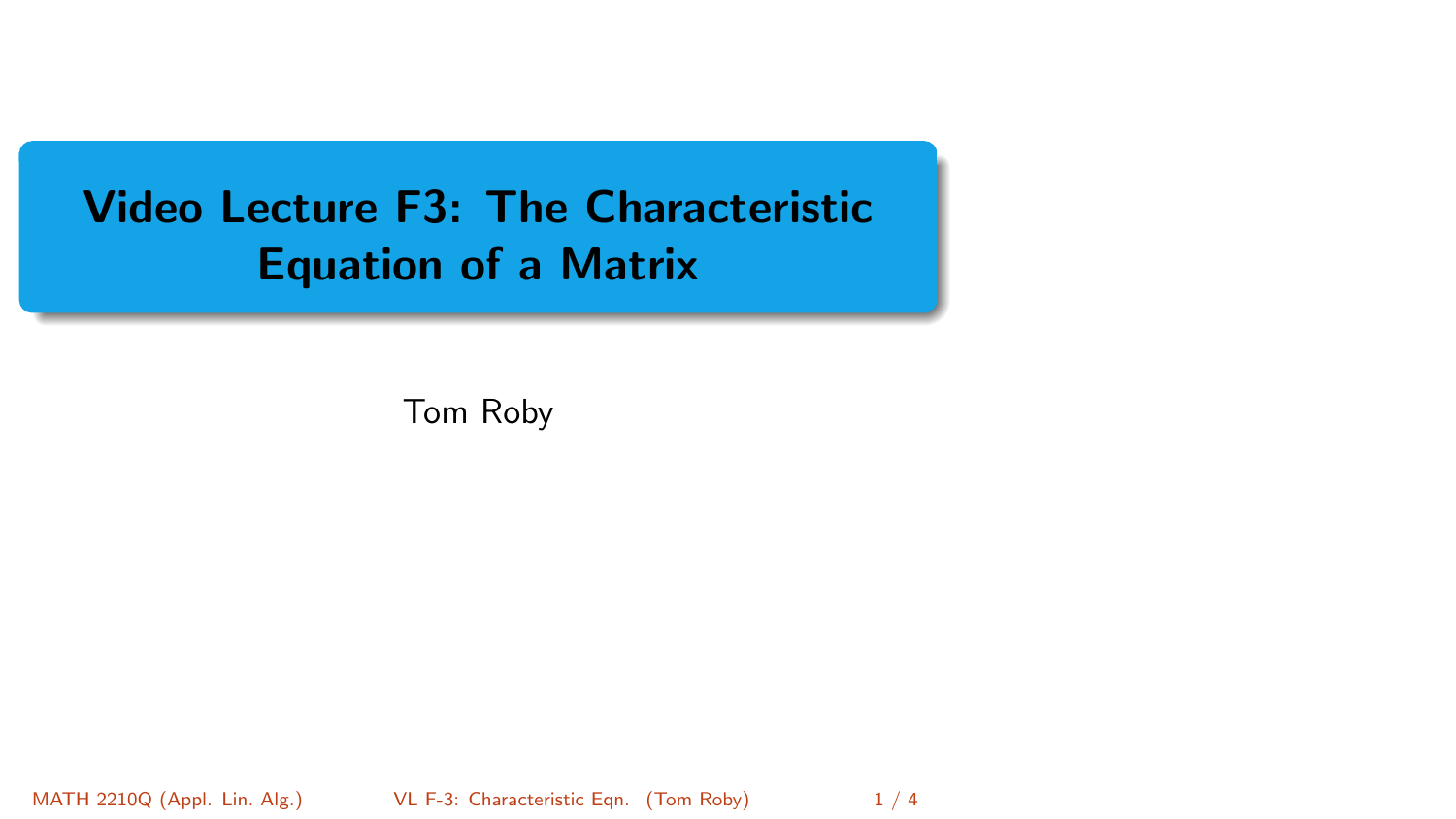## Outline & Objectives

• Utilize the *characteristic equation*  $det(A - \lambda I)$  of a matrix  $\overline{A}$  to compute  $\overline{A}$ 's eigenvalues.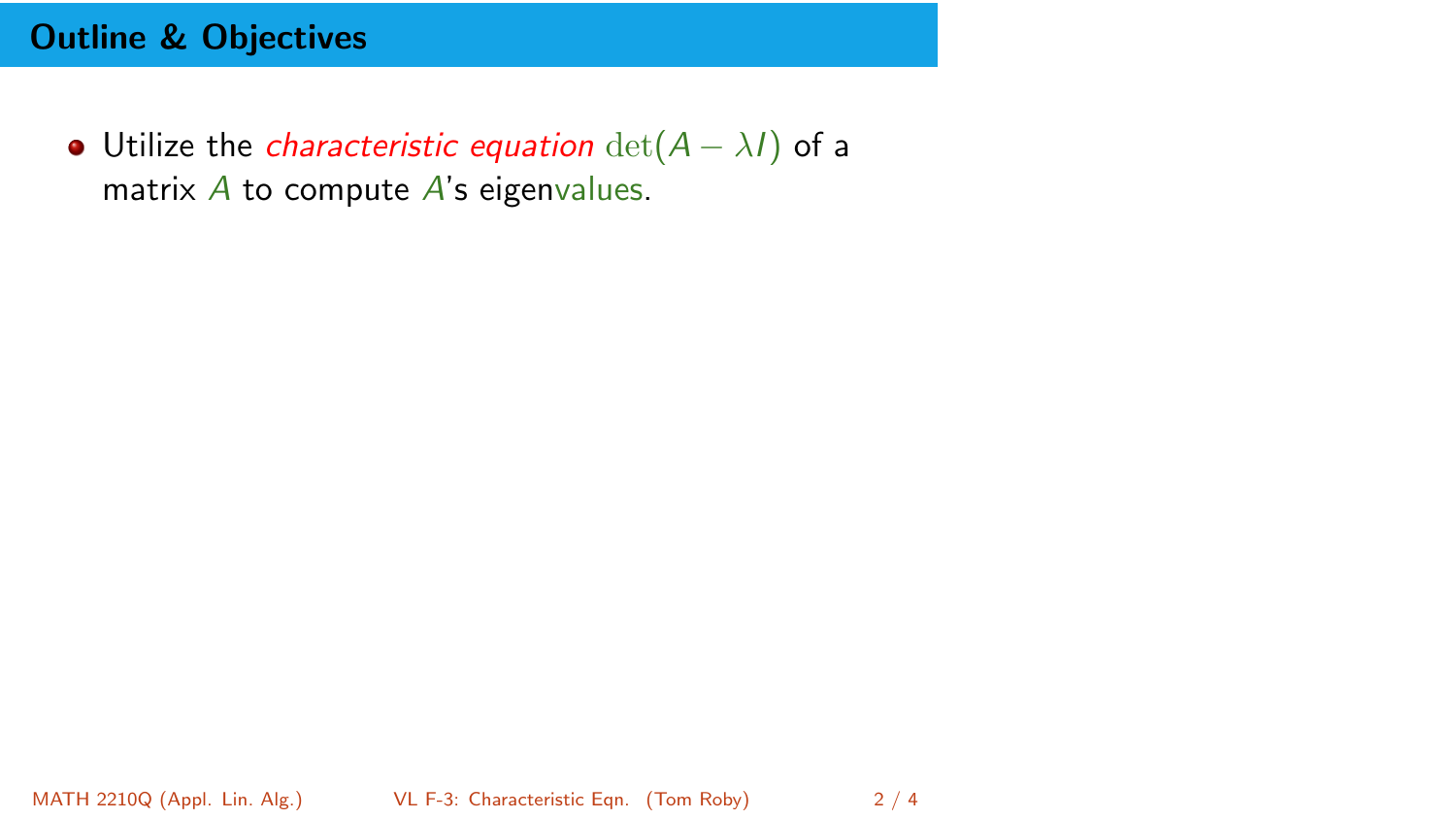### The Characteristic Equation of a matrix A

Theorem (Characteristic Equation of  $A$  has eigenvalue roots)

 $\lambda \in \mathbb{R}$  is an eigenvalue of  $A \in \mathbb{R}^{n \times n} \iff \lambda$  satisfies the characteristic equation of A, given by  $\chi(\lambda) := \det(A - \lambda I)$ .

*Pf:*  $A\vec{x} = \lambda \vec{x}$  has a nonzero soln  $\iff$  Nul $(A - \lambda I)$  is nontrivial  $\iff$  A –  $\lambda I$  is not invertible  $\iff$   $\chi(\lambda) = |A - \lambda I| = 0$  by IMT.  $B = \begin{bmatrix} 1 & 2 \\ 5 & 4 \end{bmatrix}$ 5 4  $\Big]$  has  $\chi(\lambda) =$  $1 - \lambda$  2 5 4  $- \lambda$  $= \lambda^2 - 5\lambda - 6 = (\lambda - 6)(\lambda + 1).$  $R = \begin{bmatrix} 0 & -1 \\ 1 & 0 \end{bmatrix}$ 1 0 1  $A =$ Г  $\mathbf{I}$  $2 \t 0 \t -3$ 2 1 4  $1 -2 4$ 1  $\Rightarrow$   $\chi(\lambda) = -\lambda^3 + 7\lambda^2 - 25\lambda + 39 = (3 - \lambda)(\lambda^2 - 4\lambda + 13).$  $A-3I =$  $\begin{bmatrix} -1 & 0 & -3 \end{bmatrix}$ 2  $-2$  4  $1 -2 1$ 1 ∼  $\begin{bmatrix} 1 & 0 & 3 \end{bmatrix}$ 0 1 1 0 0 0  $\Big] \implies \vec{x} \in \text{Span} \left\{ \Big[ \begin{matrix} -3 \\ -1 \end{matrix} \Big]$ 1  $\big]$ MATH 2210Q (Appl. Lin. Alg.) [VL F-3: Characteristic Eqn.](#page-0-0) (Tom Roby)